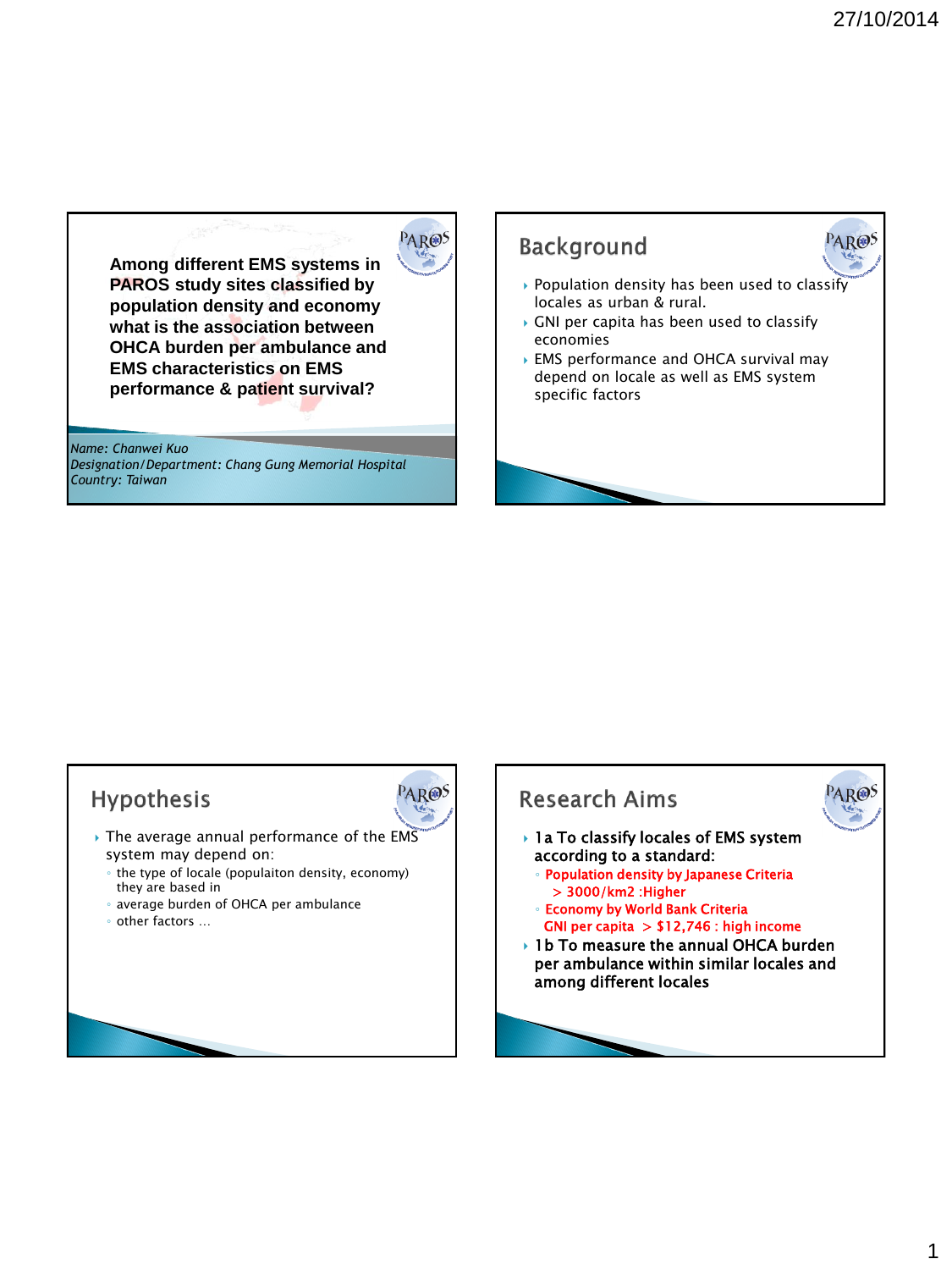| City         | <b>Population</b><br>density<br>(per KM2) | <b>Higher</b><br><b>Population</b><br><b>Density</b> | In a<br>hiah-<br>income<br>country? | No. of<br>ambula<br>nces | <b>Operation of</b><br>ambulance |
|--------------|-------------------------------------------|------------------------------------------------------|-------------------------------------|--------------------------|----------------------------------|
| Aichi        | 1439.46                                   | <b>No</b>                                            | Yes                                 | 249                      | Fire                             |
| Osaka        | 4659.82                                   | Yes                                                  | Yes                                 | 285                      | Fire                             |
| Tokyo        | 6070.69                                   | Yes                                                  | Yes                                 | 218                      | Fire                             |
| Seoul        | 16941.6                                   | Yes                                                  | Yes                                 | 140                      | Fire                             |
| Klang Valley | 6932.39                                   | Yes                                                  | <b>No</b>                           | 5                        | Hospital                         |
| Kota Bahru   | 1247                                      | <b>No</b>                                            | <b>No</b>                           | 30                       | Hospital                         |
| Penang       | 1500                                      | <b>No</b>                                            | <b>No</b>                           | $\overline{7}$           | Hospital                         |
| Singapore    | 7252.43                                   | Yes                                                  | Yes                                 | 46                       | Fire                             |
| Bangkok      | 19014.36                                  | Yes                                                  | <b>No</b>                           | 16                       | Hospital                         |
| Songkla      | 1326.53                                   | <b>No</b>                                            | <b>No</b>                           | 4                        | Hospital                         |
| Taipei       | 9600                                      | Yes                                                  | Yes                                 | 50                       | Fire                             |
| Dubai        | 474.79                                    | <b>No</b>                                            | Yes                                 | 68                       | Fire                             |





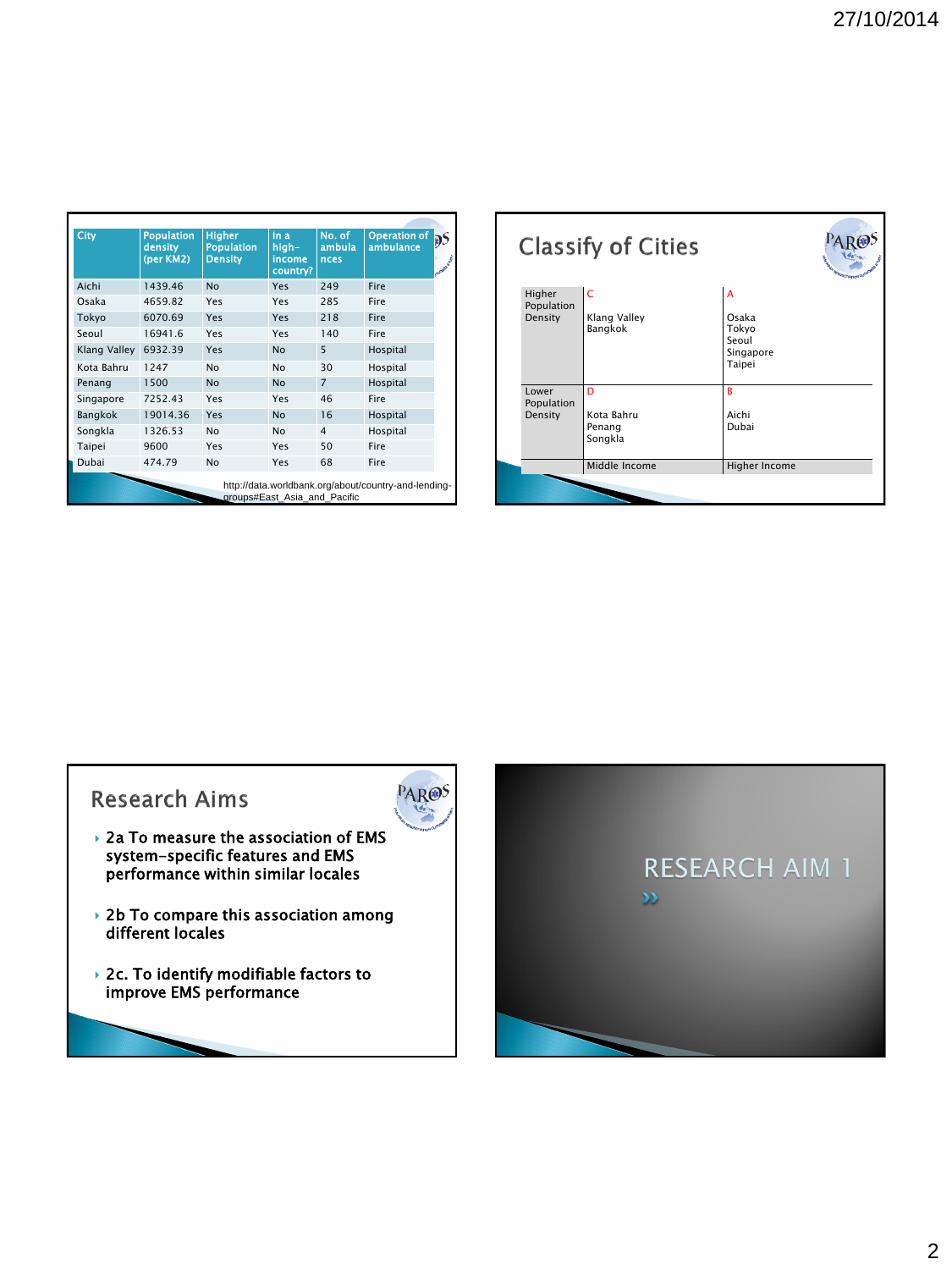#### Aim  $1/$  PO



PAR®<sup>S</sup>

- $\rightarrow$  P: Locale of the study city based on population density and economy
- O: Burden of OHCA/ambulance: Total no. of incident OHCA cases per year per ambulance

| Aim1/Dummy Data table              |  |  |  |  |  |
|------------------------------------|--|--|--|--|--|
| <b>Burden of</b><br>OHCA/Ambulance |  |  |  |  |  |
|                                    |  |  |  |  |  |
|                                    |  |  |  |  |  |
|                                    |  |  |  |  |  |
|                                    |  |  |  |  |  |
|                                    |  |  |  |  |  |
|                                    |  |  |  |  |  |
|                                    |  |  |  |  |  |
|                                    |  |  |  |  |  |
|                                    |  |  |  |  |  |
|                                    |  |  |  |  |  |
|                                    |  |  |  |  |  |
|                                    |  |  |  |  |  |
|                                    |  |  |  |  |  |

## Analysis of Aim 1

- Classify the locales of each sites according to population density and economy
- ▶ Collect the OHCA burden per ambulance for each cities
- ▶ Compare & summarize the OHCA burden across cities within the same locale
- Compare OHCA burden among locales

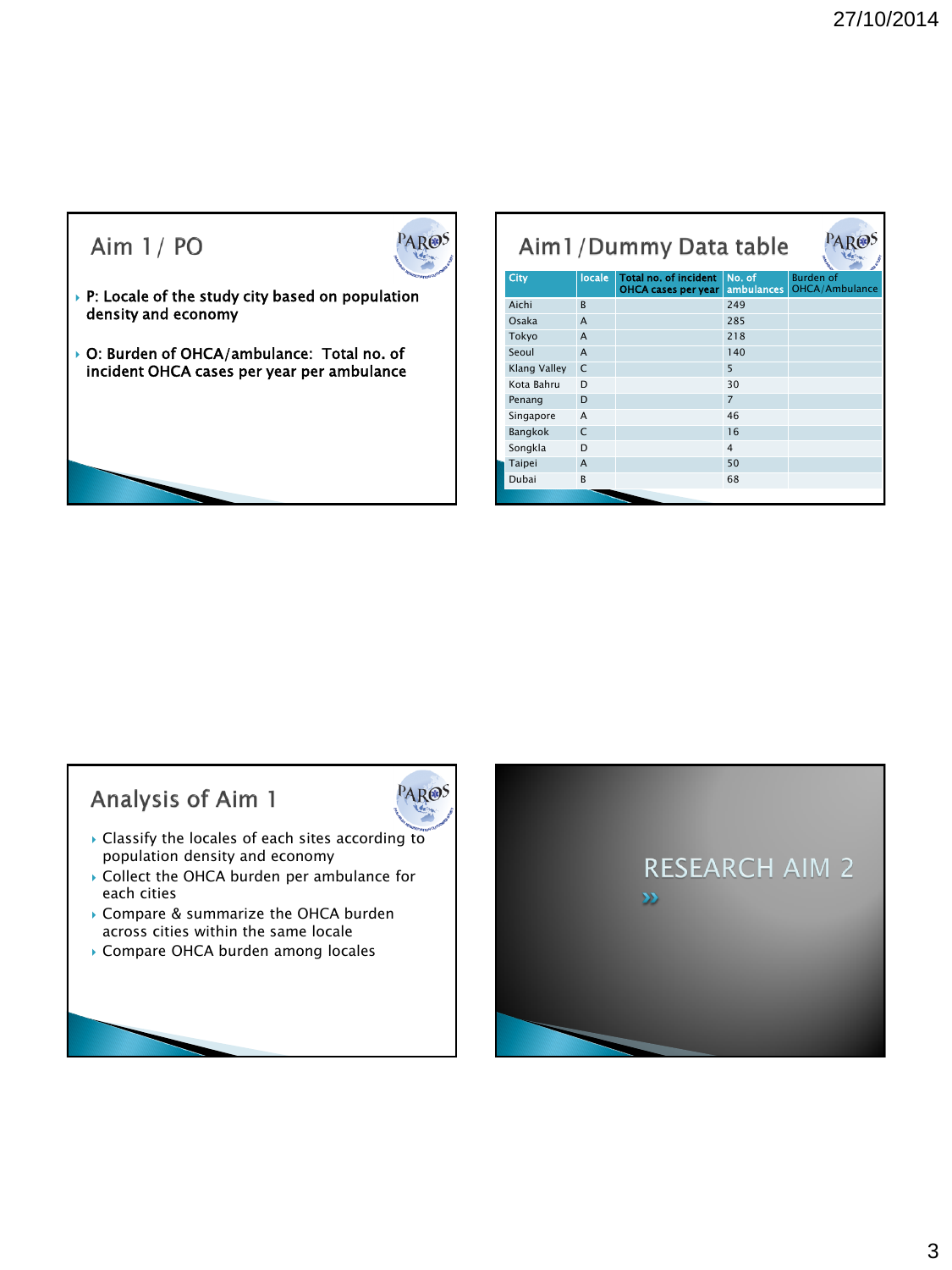## Aim2/PEO



- P : EMS systems in similar locales (i.e. similar pop density and economy) in the PAROS cities
- E : (i) site disease characteristics (slide 14)
- (ii) site EMS service characteristics (slide 15)
- ▶ O: total EMS time, survival to admission, survival to discharge or 30 days

# E/Predictors of EMS performançers

site disease characteristics

| Variable             | <b>Units</b> |
|----------------------|--------------|
| Witnessed            | %            |
| <b>Bystander CPR</b> | %            |
| Shockable rhythm     | %            |
|                      |              |
|                      |              |
|                      |              |
|                      |              |

### E/Predictors of EMS performanceR@S site EMS characteristics

| Variable                     | <b>Units</b>                                    |
|------------------------------|-------------------------------------------------|
| Burden of OHCA per ambulance | No of cases per year per<br>ambulance           |
| Operation of<br>ambulance    | Fire<br>Hospital                                |
| Ambulance station            | Fixed<br>Dynamic/mixed                          |
| <b>Tiered Response</b>       | <b>BLS</b><br><b>BLS plus ALS</b><br><b>ALS</b> |
| <b>Medical Direction</b>     | Direct<br>Indirect<br>Mixed                     |